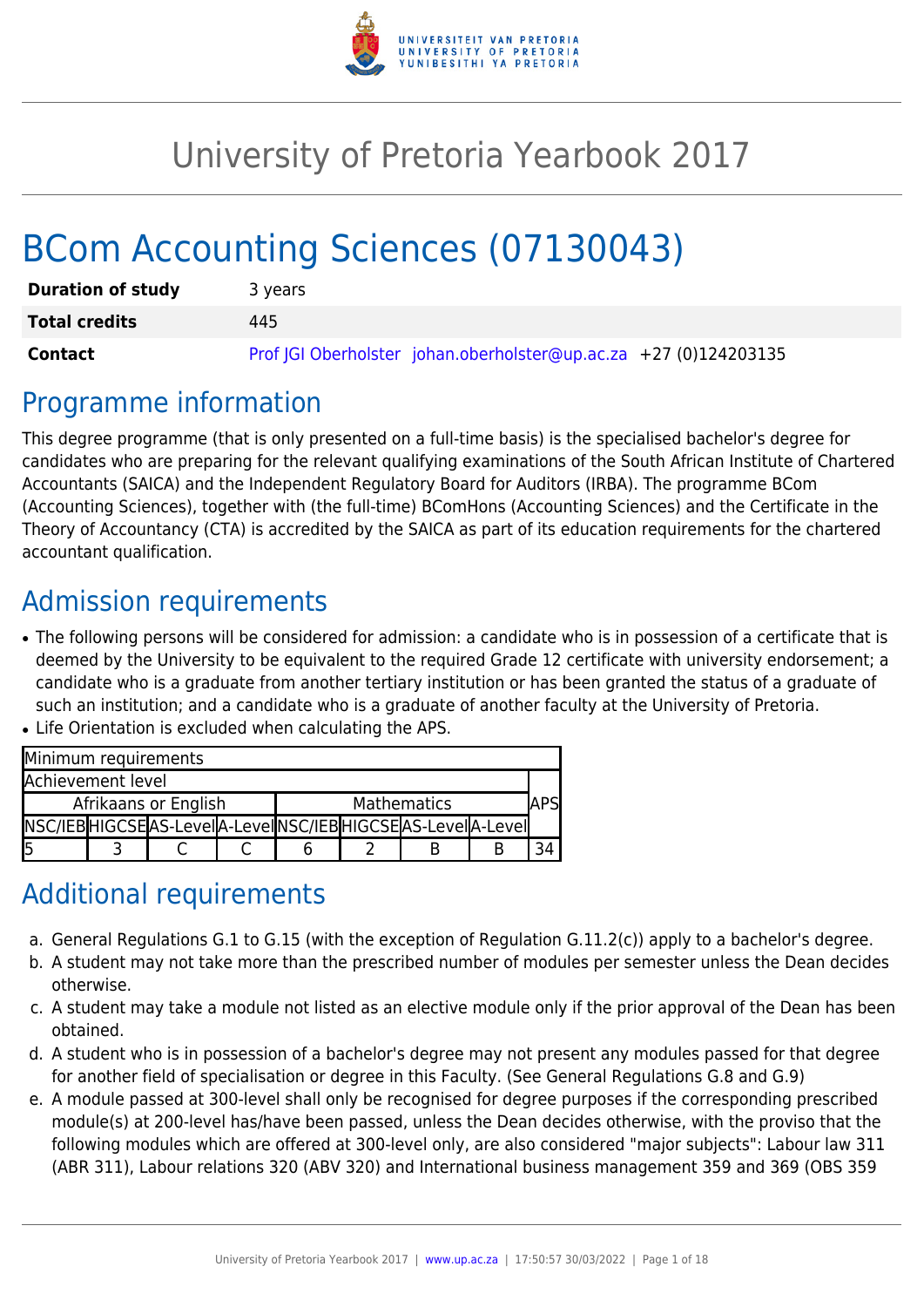

and 369); only two 14-week modules, or the equivalent thereof, that are not preceded by the 100- and 200 level modules, may be taken for degree purposes. In other words, at least four 14-week modules must be taken at 300-level that are preceded by the 100- and 200-level, except for modules offered on 200- and 300 level only.

- f. A module already passed may only be repeated with the approval of the Dean.
- g. A module passed may not be taken into account for more than one degree or field of specialisation.
- h. It remains the student's responsibility to ascertain, prior to registration, whether all the modules he/she intends taking can be accommodated in the class, test and examination timetables.
- i. The Faculty of Economic and Management Sciences supports an outcomes-based education system and places a high premium on the development of specific academic competences. Class attendance in all modules and for the full duration of all programmes is therefore compulsory for all students.
- j. The Dean has the right of authorisation regarding matters not provided for in the General Regulations or the Faculty Regulations.

## Other programme-specific information

- 1. The specialisation modules on first to third year for the degree BCom (Accounting Sciences), may only be taken by students who are selected for this degree.
- 2. A student who failed FRK 100 must repeat FRK 100 and is not allowed to register for FRK 101. A student who failed FRK 101 may only repeat FRK 101 if his/her final mark for this module was below 35%. If his/her final mark for FRK 101 was 35% or higher, the student must register for FRK 100.
- 3. Note: If second-year modules clash with FRK 101 periods, students are advised not to register for those modules as class attendance for FRK 101 is compulsory.
- 4. Students are strongly advised to take KOB 183 in the third quarter of their second year as prescribed only and not in their first year. KOB 183 presupposes a basic knowledge of second year Accounting, Auditing, Financial management and Taxation and first-year students have not been exposed to all four these subjects.

**Please note:** See the alphabetical list of modules for the prerequisites for individual modules.

**Specialisation modules:** FRK 300, FBS 300, BEL 300 and ODT 300.

### **"Major subject"**

To be considered a "major subject" the equivalent of four 14-week modules, including two at 300-level, must be passed provided that:

- the following modules which are offered at 300-level only, are also considered "major subjects": Labour law 311 (ABR 311), Labour relations 320 (ABV 320), and International business management 359 and 369 (OBS 359 and 369);
- only two 14-week modules, or the equivalent thereof, that are not preceded by the 100- and 200-level modules, may be taken for degree purposes. In other words, at least four 14-week modules must be taken at 300-level that are preceded by the 100- and 200-level, except for modules offered on 200- and 300-level only.

#### A candidate who has

- a. passed the Grade 12 examination in Mathematics with at least 5 (60-69%) obtains admission to the module COS 110 in Computer Science; or has passed COS 153 or COS 131 or COS 132 and WTW 133, obtains admission to the module COS 110 in Computer Science;
- b. passed the Grade 12 examination in Mathematics with at least 4 (50-59%), will be admitted to WTW 134, WTW 115 and WTW 152 and with at least 5 (60-69%) to WTW 114, WTW 126, WTW 158 and WTW 161 in Mathematics, and to WST 111 in Mathematical statistics. (For the degree programme in Actuarial and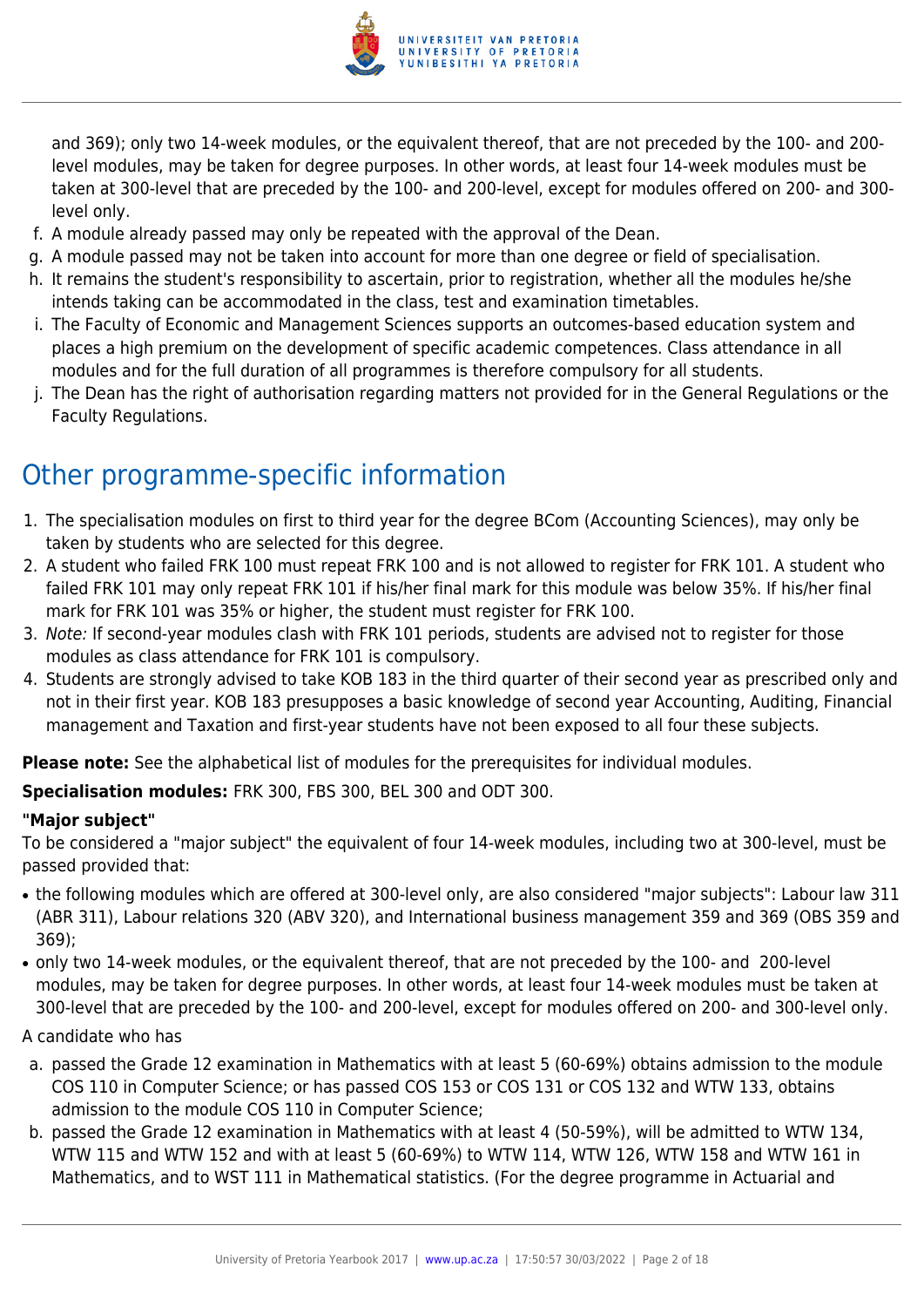

Financial Mathematics, 80% in Mathematics is required.)

- c. obtained at least 5 (60-69%) in Mathematics in the Grade 12 examination, or at least 50% in both Statistics 113, 123 will be admitted to Statistics (STK 110 and STK 120);
- d. been admitted to the degree BCom (Accounting Sciences), will be admitted to Financial accounting 100 (FRK 100) ONLY on achieving a result in the compulsory accounting proficiency test written before lectures commence, that is acceptable. Candidates who did not take Grade 12 Accounting will be admitted to Financial accounting 101 (FRK 101) irrevocably. Accounting in Grade 12 is not a prerequisite for admission to any BCom degree programme;
- e. obtained at least 4 (50-59%) in Mathematics in the Grade 12 examination, or at least 60% in both Statistics 113 and 123 will be admitted to Informatics 112 and Economics 120, and at least 6 (70-79%) in Mathematics or 60% in both Statistics 113 and 123 will be admitted to EKN 113 and 123;
- f. obtained at least 5 (60-69%) in Mathematics or 4 (50-59%) in Mathematics, will be admitted to Informatics 154, 164 and 171.

**Note**: "Grade 12 examination" refers to the final National Senior Certificate (NSC) examination.

## Promotion to next study year

According to General Regulation G.3 students have to comply with certain requirements as set by the Faculty Board.

- a. A student must pass at least 4 core semester or 2 core year modules to be admitted to the subsequent year of study.
- b. If a student has passed less than the required minimum of 4 core semester or 2 core year modules, he/she will not be readmitted to the Faculty of Economic and Management Sciences. Such a student may apply in writing to the Faculty's Admissions Committee to be readmitted conditionally – with the proviso that the Admissions Committee may set further conditions with regards to the student's academic progress. The Faculty's Admissions Committee may deny a student's application for readmission.
- c. If a student has been readmitted conditionally, his/her academic progress will be monitored after the first semester examinations to determine whether he/she has complied with the requirements set by the Admissions Committee. If not, his/her studies will be suspended.
- d. A student whose studies have been suspended because of his/her poor academic performance has the right to appeal against the decision of the Faculty's Admissions Committee.
- e. A student may be refused promotion to a subsequent year of study if the prescribed tuition fees are not paid.
- f. A student may be refused admission to the examination, or promotion to a subsequent year of study or promotion in a module (if applicable) if he/ she fails to fulfil the attendance requirements. Class attendance in all modules and for the full duration of all programmes is compulsory for all students.

## Pass with distinction

- a. A degree may be awarded with distinction provided the candidate meets the following criteria:
- i. Completes the degree within three years;
- ii. Obtains a Cumulative Grade Point Average CGPA) of 75%;
- iii. Repeated passed modules will not be considered. The initial pass mark of module will be used when calculating the GPA.
- b. Transferees from other faculties and from other universities who still complete their bachelor degrees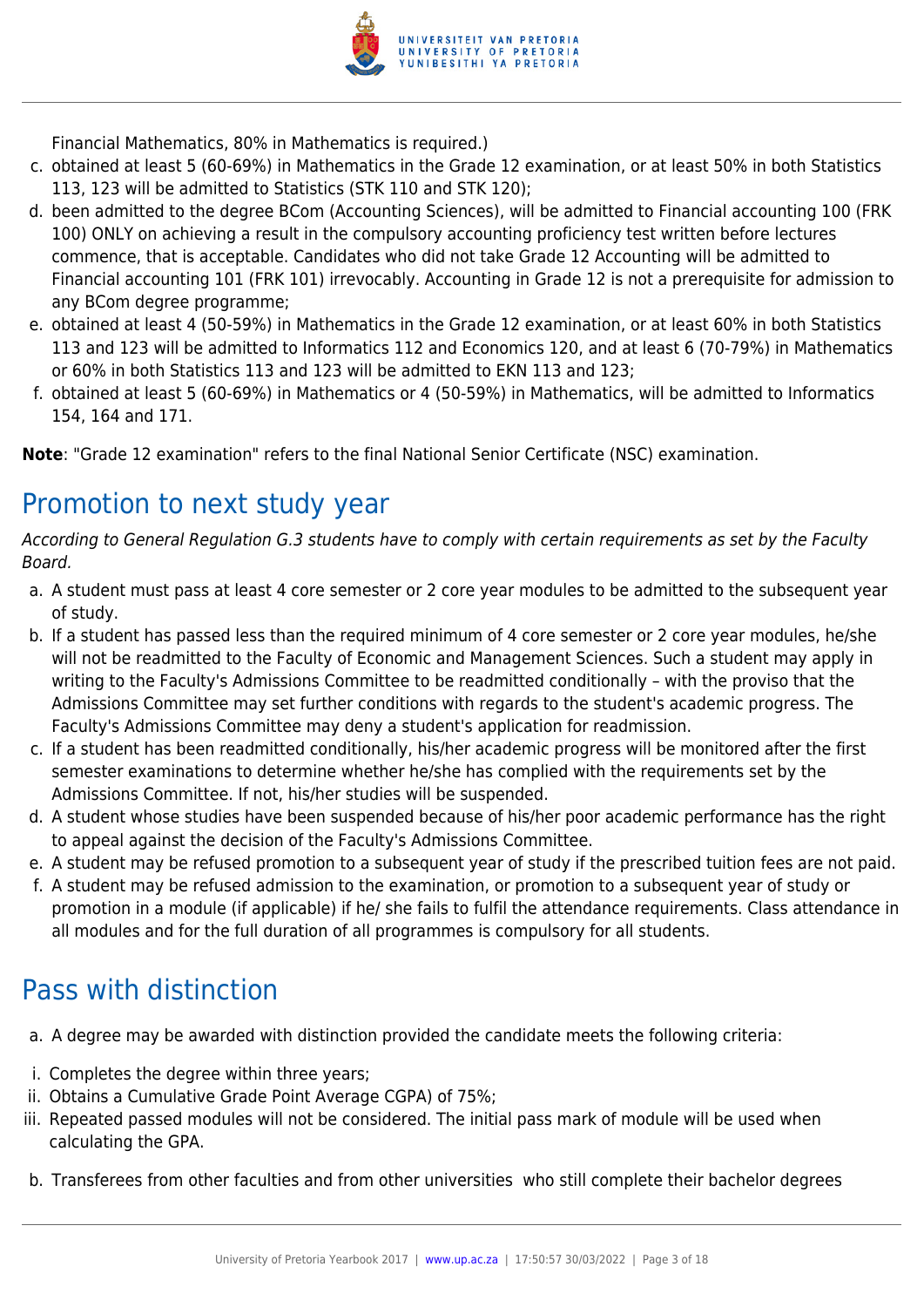

(including credits transferred and recognised from the degrees they registered for originally) within three years will be considered as exceptional cases by the Dean.

- c. The GPA will be not be rounded up to a whole number.
- d. Exceptional cases will be considered by the Dean.

## General information

#### **Minimum requirements for bachelor's degrees; semester and year modules; new regulations**

- 1. Students who commenced their studies before 2015 must complete the programme in terms of the curriculum of the year in which they commenced their studies, or in terms of the curriculum of the year in which they switched to their current field of specialisation. Students who prefer to do so may, however, apply to change over to the latest curriculum, but then they should comply with all the requirements thereof and they may not revert to the regulations of an earlier year.
- 2. Students who are registering for a degree programme for the first time in 2015 must take the modules indicated under the particular field of specialisation.

**Please note**: Only two 14-week modules, or the equivalent thereof, that are not preceded by the 100- and 200 level modules, may be taken for degree purposes. In other words, at least four 14-week modules must be taken at 300-level that are preceded by the 100- and 200-level, except for modules offered on 200- and 300-level only. It is thus the responsibility of students to ensure before registration, that their curricula comply with all the requirements of the applicable regulations.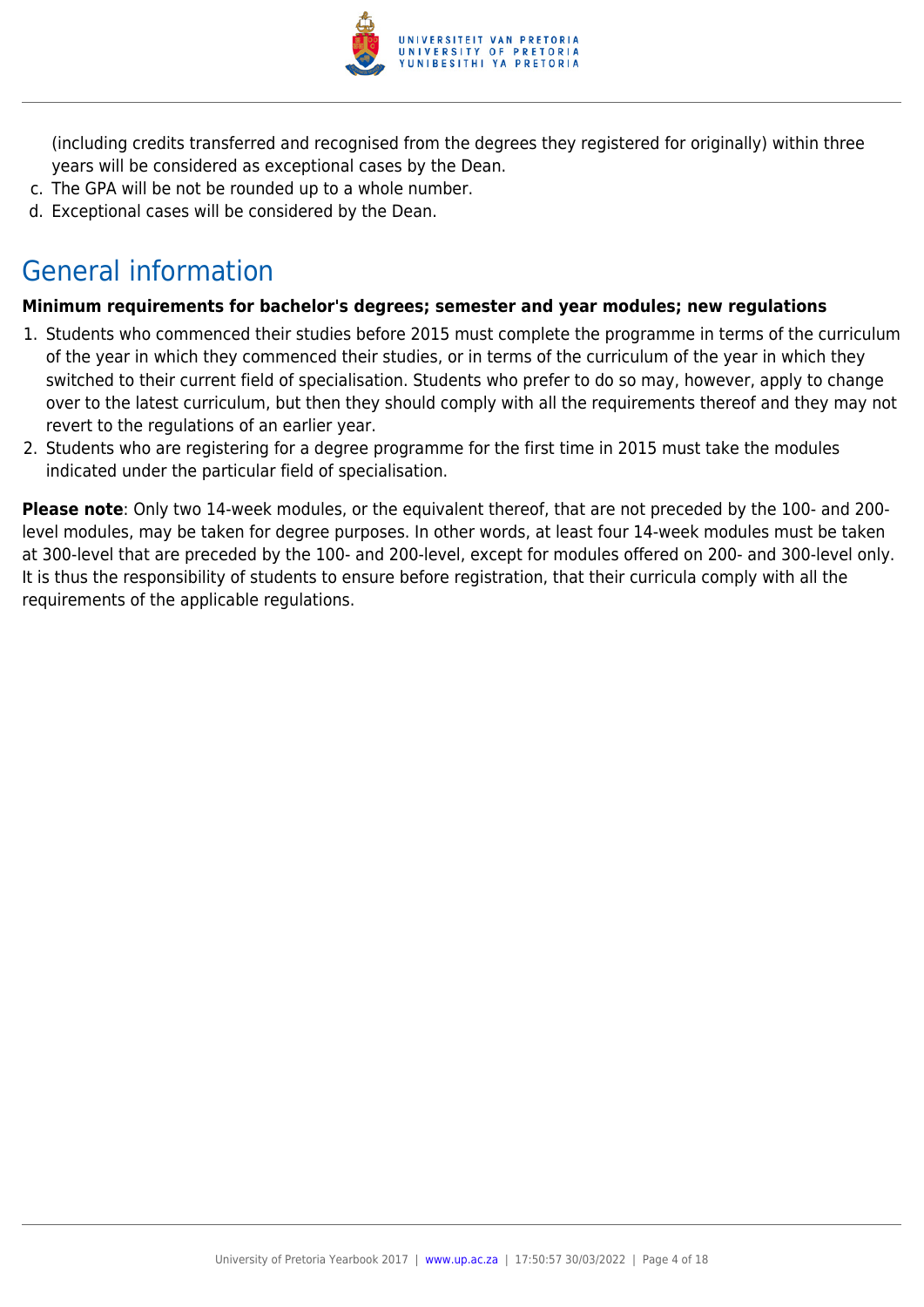

## Curriculum: Year 1

**Minimum credits: 119**

## **Fundamental modules**

#### **Academic information management 101 (AIM 101)**

| <b>Module credits</b>         | 6.00                                                                                                                                                                                                                                                                                                                                                     |
|-------------------------------|----------------------------------------------------------------------------------------------------------------------------------------------------------------------------------------------------------------------------------------------------------------------------------------------------------------------------------------------------------|
| <b>Service modules</b>        | Faculty of Engineering, Built Environment and Information Technology<br><b>Faculty of Education</b><br>Faculty of Economic and Management Sciences<br><b>Faculty of Humanities</b><br>Faculty of Law<br><b>Faculty of Health Sciences</b><br>Faculty of Natural and Agricultural Sciences<br>Faculty of Theology<br><b>Faculty of Veterinary Science</b> |
| <b>Prerequisites</b>          | No prerequisites.                                                                                                                                                                                                                                                                                                                                        |
| <b>Contact time</b>           | 2 lectures per week                                                                                                                                                                                                                                                                                                                                      |
| <b>Language of tuition</b>    | Separate classes for Afrikaans and English                                                                                                                                                                                                                                                                                                               |
| <b>Academic organisation</b>  | <b>Information Science</b>                                                                                                                                                                                                                                                                                                                               |
| <b>Period of presentation</b> | Semester 1                                                                                                                                                                                                                                                                                                                                               |

#### **Module content**

Find, evaluate, process, manage and present information resources for academic purposes using appropriate technology. Apply effective search strategies in different technological environments. Demonstrate the ethical and fair use of information resources. Integrate 21st-century communications into the management of academic information.

## **Academic literacy for Economic and Management Sciences 124 (ALL 124)**

| <b>Module credits</b>         | 6.00                                               |
|-------------------------------|----------------------------------------------------|
| <b>Service modules</b>        | <b>Faculty of Economic and Management Sciences</b> |
| <b>Prerequisites</b>          | No prerequisites.                                  |
| <b>Contact time</b>           | 2 lectures per week                                |
| <b>Language of tuition</b>    | Module is presented in English                     |
| <b>Academic organisation</b>  | Unit for Academic Literacy                         |
| <b>Period of presentation</b> | Semester 1 and Semester 2                          |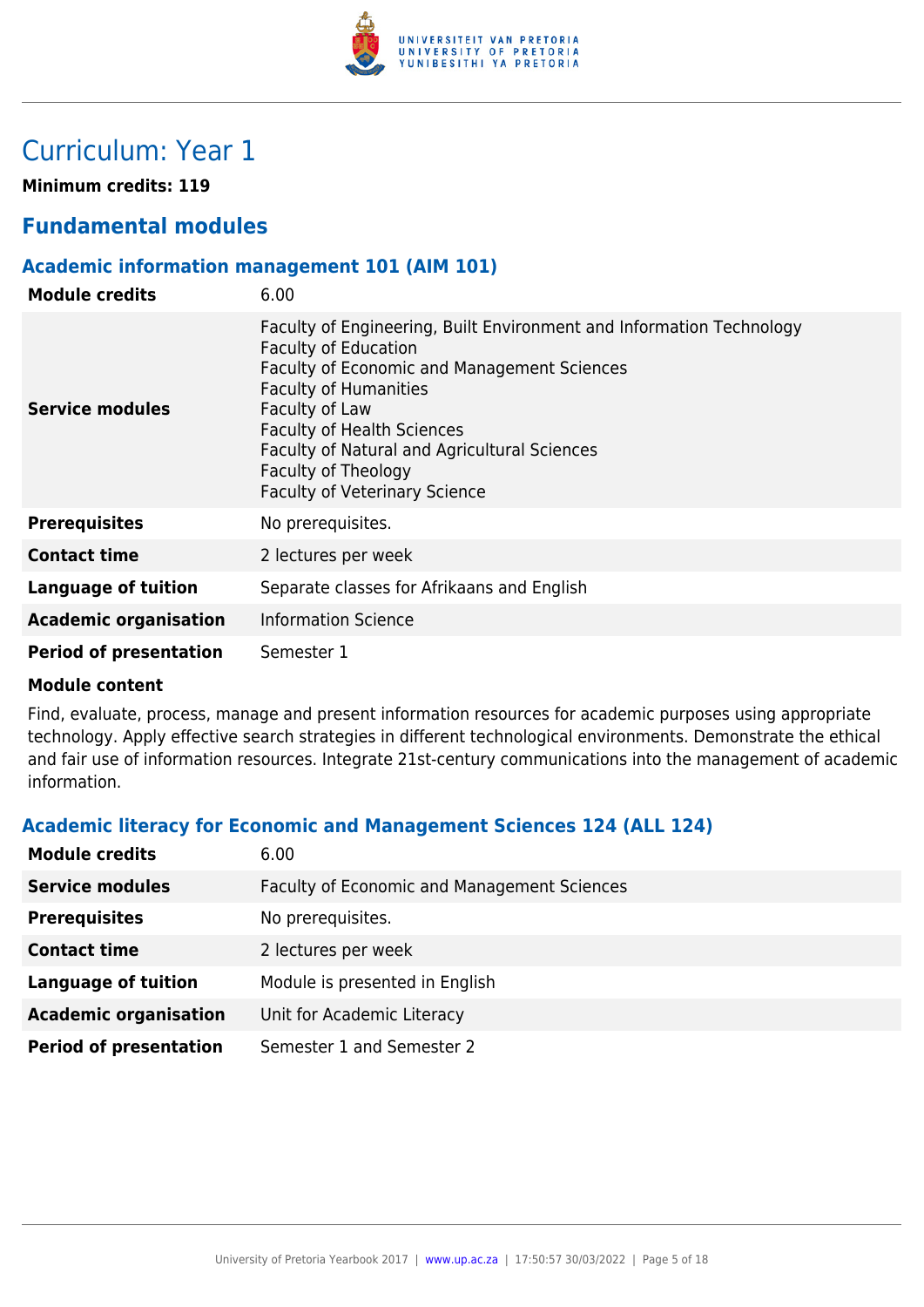

This module intends to equip students with the competence in reading and writing required in the four high impact modules: Business Management, Financial Accounting, Statistics and Economics. Students will also be equipped to interpret and draw figures and graphs and to do computations and manage relevant formulas. During Semester 1 students engage with the online computer program MyFoundationsLab individually in a flexible learning environment, and during Semester 2 they attend the scheduled contact sessions and do the coursework. This module is offered by the Faculty of Humanities.

## **Academic orientation 107 (UPO 107)**

| <b>Module credits</b>         | 0.00                                       |
|-------------------------------|--------------------------------------------|
| Language of tuition           | Afrikaans and English is used in one class |
| <b>Academic organisation</b>  | <b>EMS Dean's Office</b>                   |
| <b>Period of presentation</b> | Year                                       |

## **Core modules**

#### **Economics 110 (EKN 110)**

| <b>Module credits</b>         | 10.00                                                                                                                                                                                      |
|-------------------------------|--------------------------------------------------------------------------------------------------------------------------------------------------------------------------------------------|
| <b>Service modules</b>        | Faculty of Engineering, Built Environment and Information Technology<br><b>Faculty of Education</b><br><b>Faculty of Humanities</b><br><b>Faculty of Natural and Agricultural Sciences</b> |
| <b>Prerequisites</b>          | No prerequisites.                                                                                                                                                                          |
| <b>Contact time</b>           | 1 discussion class per week, 2 lectures per week                                                                                                                                           |
| Language of tuition           | Separate classes for Afrikaans and English                                                                                                                                                 |
| <b>Academic organisation</b>  | Economics                                                                                                                                                                                  |
| <b>Period of presentation</b> | Semester 1                                                                                                                                                                                 |

#### **Module content**

This module deals with the core principles of economics. A distinction between macroeconomics and microeconomics is made. A discussion of the market system and circular flow of goods, services and money is followed by a section dealing with microeconomic principles, including demand and supply analysis, consumer behaviour and utility maximisation, production and the costs thereof, and the different market models and firm behaviour. Labour market institutions and issues, wage determination, as well as income inequality and poverty are also addressed. A section of money, banking, interest rates and monetary policy concludes the course.

#### **Economics 120 (EKN 120)**

**Module credits** 10.00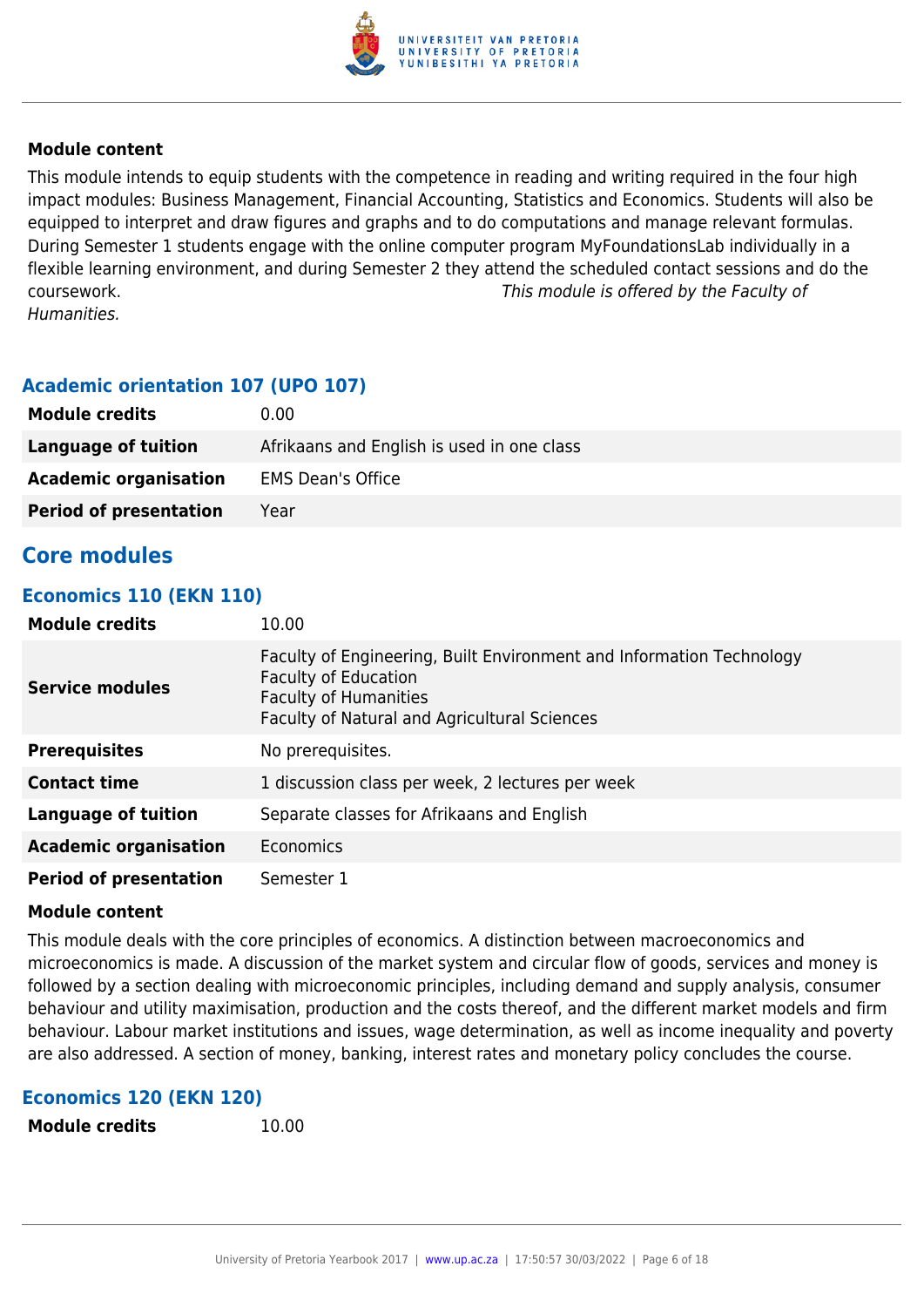

| <b>Service modules</b>        | Faculty of Engineering, Built Environment and Information Technology<br><b>Faculty of Education</b><br><b>Faculty of Humanities</b><br>Faculty of Natural and Agricultural Sciences |
|-------------------------------|-------------------------------------------------------------------------------------------------------------------------------------------------------------------------------------|
| <b>Prerequisites</b>          | EKN 110 GS or EKN 113 GS and at least 4 (50-59%) in Mathematics in the Grade<br>12 examination or 60% in STK 113 and concurrently registered for STK 123                            |
| <b>Contact time</b>           | 2 lectures per week, 1 discussion class per week                                                                                                                                    |
| <b>Language of tuition</b>    | Separate classes for Afrikaans and English                                                                                                                                          |
| <b>Academic organisation</b>  | Economics                                                                                                                                                                           |
| <b>Period of presentation</b> | Semester 2                                                                                                                                                                          |

This module deals with the core principles of economics, especially macroeconomic measurement the private and public sectors of the South African economy receive attention, while basic macroeconomic relationships and the measurement of domestic output and national income are discussed. Aggregate demand and supply analysis stands core to this course which is also used to introduce students to the analysis of economic growth, unemployment and inflation. The microeconomics of government is addressed in a separate section, followed by a section on international economics, focusing on international trade, exchange rates and the balance of payments. The economics of developing countries and South Africa in the global economy conclude the course.

## **Financial accounting 101 (FRK 101)**

| <b>Module credits</b>         | 24.00                          |
|-------------------------------|--------------------------------|
| <b>Prerequisites</b>          | Reg 1.2(d)                     |
| <b>Contact time</b>           | 6 lectures per week            |
| Language of tuition           | Module is presented in English |
| <b>Academic organisation</b>  | Accounting                     |
| <b>Period of presentation</b> | Year                           |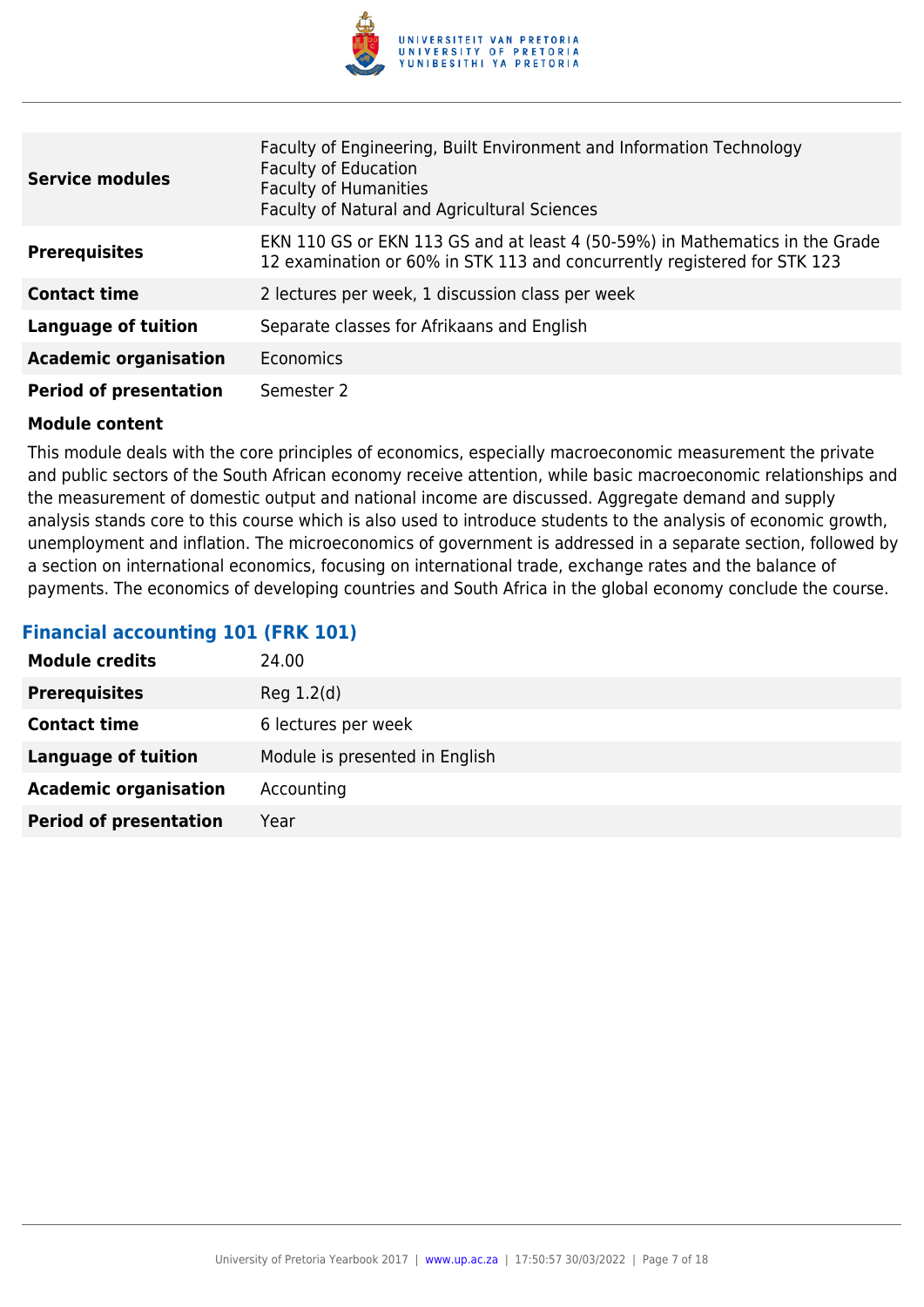

\*Only available for BCom (Accounting Sciences) students

\*Students who registered for FRK 101 in a previous academic year and did not pass the module, are only allowed to register for FRK 101 again if they achieved less than 35% for the module and may, with a mark below 35%, not register for FRK 100.

(This is a core module for BCom (Accounting Sciences) that forms part of the CA Programme. Modules are compiled and presented taking cognisance of the requirements of the SAICA syllabus.)

An introduction to the conceptual framework (theory of accounting); basic accounting equation; value added tax; discounts, revenue; accounting procedures from source documents via subsidiary journals to general ledger and trial balance; annual financial statements of a sole proprietorship; adjustments to financial statements; control accounts; departmental accounts; bank reconciliation statements; inventory; property, plant and equipment; cash and cash equivalents; investments; borrowings; interest calculations; insurance claims; entities without profit motive; branch accounting; permanent partnerships; partnership accounts; changes in partnerships; close corporations; companies; analysis and interpretation of financial statements using a cash flow statement; manufacturing entities; tracing and correction of errors; incomplete records.

A technical ability to apply the aforementioned knowledge to complex problems is essential.

## **Informatics 112 (INF 112)**

| <b>Module credits</b>         | 10.00                                                                                                                                                                          |
|-------------------------------|--------------------------------------------------------------------------------------------------------------------------------------------------------------------------------|
| <b>Service modules</b>        | Faculty of Engineering, Built Environment and Information Technology<br><b>Faculty of Education</b><br><b>Faculty of Natural and Agricultural Sciences</b>                     |
| <b>Prerequisites</b>          | Refer to Regulation 1.2(e): A candidate must have passed Mathematics with at<br>least 4 (50-59%) in the Grade 12 examination; or STK 113 60%, STK 123 60% or<br><b>STK 110</b> |
| <b>Contact time</b>           | 2 lectures per week                                                                                                                                                            |
| <b>Language of tuition</b>    | Separate classes for Afrikaans and English                                                                                                                                     |
| <b>Academic organisation</b>  | <b>Informatics</b>                                                                                                                                                             |
| <b>Period of presentation</b> | Semester 2                                                                                                                                                                     |

#### **Module content**

Introduction to information systems, information systems in organisations, hardware: input, processing, output, software: systems and application software, organisation of data and information, telecommunications and networks, the Internet and Intranet. Transaction processing systems, management information systems, decision support systems, information systems in business and society, systems analysis, systems design, implementation, maintenance and revision.

### **Commercial law 110 (KRG 110)**

| <b>Module credits</b>  | 10.00                                                                                                               |
|------------------------|---------------------------------------------------------------------------------------------------------------------|
| <b>Service modules</b> | Faculty of Engineering, Built Environment and Information Technology<br>Faculty of Economic and Management Sciences |
| <b>Prerequisites</b>   | No prerequisites.                                                                                                   |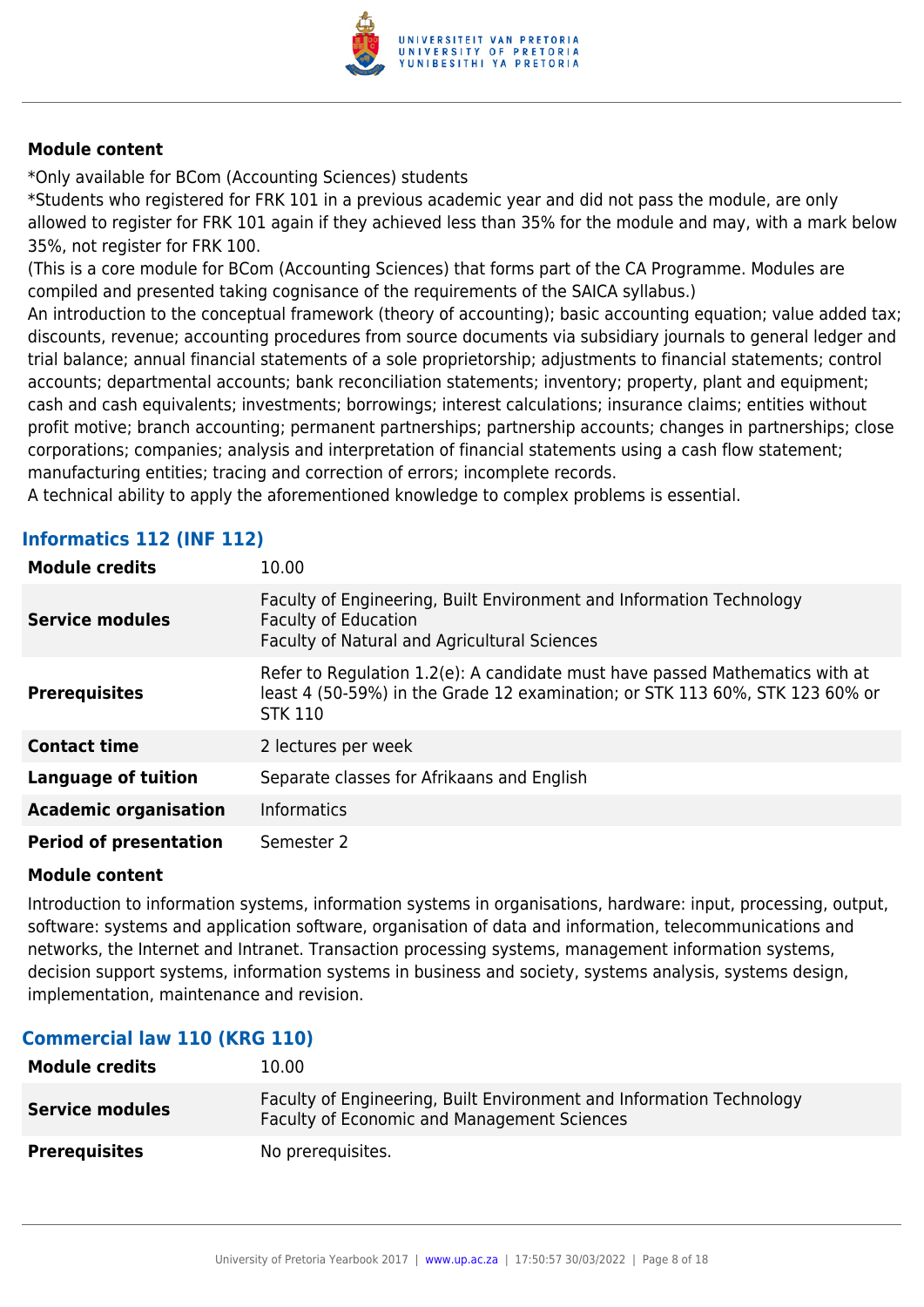

| <b>Contact time</b>           | 2 lectures per week, 1 tutorial per week   |
|-------------------------------|--------------------------------------------|
| <b>Language of tuition</b>    | Separate classes for Afrikaans and English |
| <b>Academic organisation</b>  | Mercantile Law                             |
| <b>Period of presentation</b> | Semester 1                                 |
|                               |                                            |

General introduction.

General principles of the law of contract: introduction to the law of contract; consensus; contractual capacity; legality and physical possibility of performance; formalities; parties to the contract; conditions and related legal concepts; special terms and the interpretation of contracts; breach of contract and the termination of the contractual relationship.

## **Commercial law 120 (KRG 120)**

| <b>Module credits</b>         | 10.00                                                                                                                      |
|-------------------------------|----------------------------------------------------------------------------------------------------------------------------|
| <b>Service modules</b>        | Faculty of Engineering, Built Environment and Information Technology<br><b>Faculty of Economic and Management Sciences</b> |
| <b>Prerequisites</b>          | Examination entrance to KRG 110                                                                                            |
| <b>Contact time</b>           | 1 tutorial per week, 2 lectures per week                                                                                   |
| <b>Language of tuition</b>    | Separate classes for Afrikaans and English                                                                                 |
| <b>Academic organisation</b>  | Mercantile Law                                                                                                             |
| <b>Period of presentation</b> | Semester 2                                                                                                                 |
| .                             |                                                                                                                            |

**Module content**

Law of purchase and sale; law of lease; credit agreements; law of agency; law of security.

#### **Business management 114 (OBS 114)**

| <b>Module credits</b>         | 10.00                                                                                                                                                                               |
|-------------------------------|-------------------------------------------------------------------------------------------------------------------------------------------------------------------------------------|
| <b>Service modules</b>        | Faculty of Engineering, Built Environment and Information Technology<br><b>Faculty of Education</b><br><b>Faculty of Humanities</b><br>Faculty of Natural and Agricultural Sciences |
| <b>Prerequisites</b>          | May not be included in the same curriculum as OBS 155                                                                                                                               |
| <b>Contact time</b>           | 3 lectures per week                                                                                                                                                                 |
| Language of tuition           | Separate classes for Afrikaans and English                                                                                                                                          |
| <b>Academic organisation</b>  | <b>Business Management</b>                                                                                                                                                          |
| <b>Period of presentation</b> | Semester 1                                                                                                                                                                          |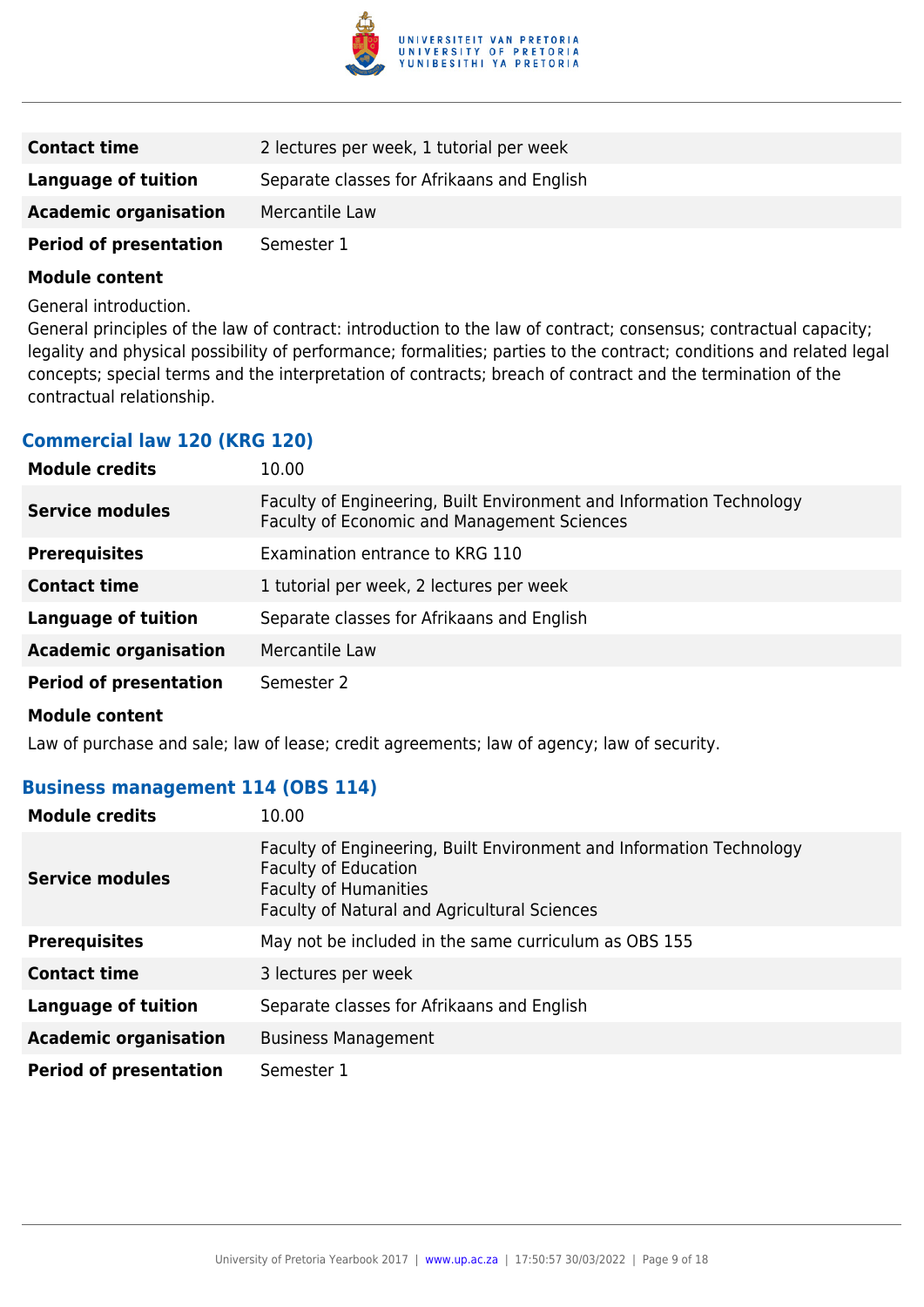

Introduction to business management as a science; the environment in which the enterprise operates; the field of business, the mission and goals of an enterprise; management and entrepreneurship. Responsible leadership and the role of a business in society. The choice of a form of enterprise; the choice of products and/or services; profit and cost planning for different sizes of operating units; the choice of location; the nature of production processes and the layout of the plant or operating unit.

Introduction to and overview of general management, especially regarding the five management tasks: strategic management; contemporary developments and management issues; financial management; marketing and public relations. Introduction to and overview of the value chain model; management of the input; management of the purchasing function; management of the transformation process with specific reference to production and operations management; human resources management and information management; corporate governance and black economic empowerment (BEE).

## **Statistics 110 (STK 110)**

| <b>Module credits</b>         | 13.00                                                                                                                                                                               |
|-------------------------------|-------------------------------------------------------------------------------------------------------------------------------------------------------------------------------------|
| <b>Service modules</b>        | Faculty of Engineering, Built Environment and Information Technology<br><b>Faculty of Education</b><br><b>Faculty of Humanities</b><br>Faculty of Natural and Agricultural Sciences |
| <b>Prerequisites</b>          | At least 5 (60-69%) in Mathematics in the Grade 12 examination. Candidates who<br>do not qualify for STK 110 must register for STK 113 and STK 123                                  |
| <b>Contact time</b>           | 1 tutorial per week, 1 practical per week, 3 lectures per week                                                                                                                      |
| Language of tuition           | Separate classes for Afrikaans and English                                                                                                                                          |
| <b>Academic organisation</b>  | <b>Statistics</b>                                                                                                                                                                   |
| <b>Period of presentation</b> | Semester 1                                                                                                                                                                          |

#### **Module content**

Descriptive statistics:

Sampling and the collection of data; frequency distributions and graphical representations. Descriptive measures of location and dispersion.

Probability and inference:

Introductory probability theory and theoretical distributions. Sampling distributions. Estimation theory and hypothesis testing of sampling averages and proportions (one and two-sample cases). Identification, use, evaluation and interpretation of statistical computer packages and statistical techniques.

### **Financial management 121 (FBS 121)**

| <b>Module credits</b>        | 10.00                                                 |
|------------------------------|-------------------------------------------------------|
| <b>Prerequisites</b>         | Only available to BCom (Accounting Sciences) students |
| <b>Contact time</b>          | 3 lectures per week                                   |
| <b>Language of tuition</b>   | Separate classes for Afrikaans and English            |
| <b>Academic organisation</b> | <b>Financial Management</b>                           |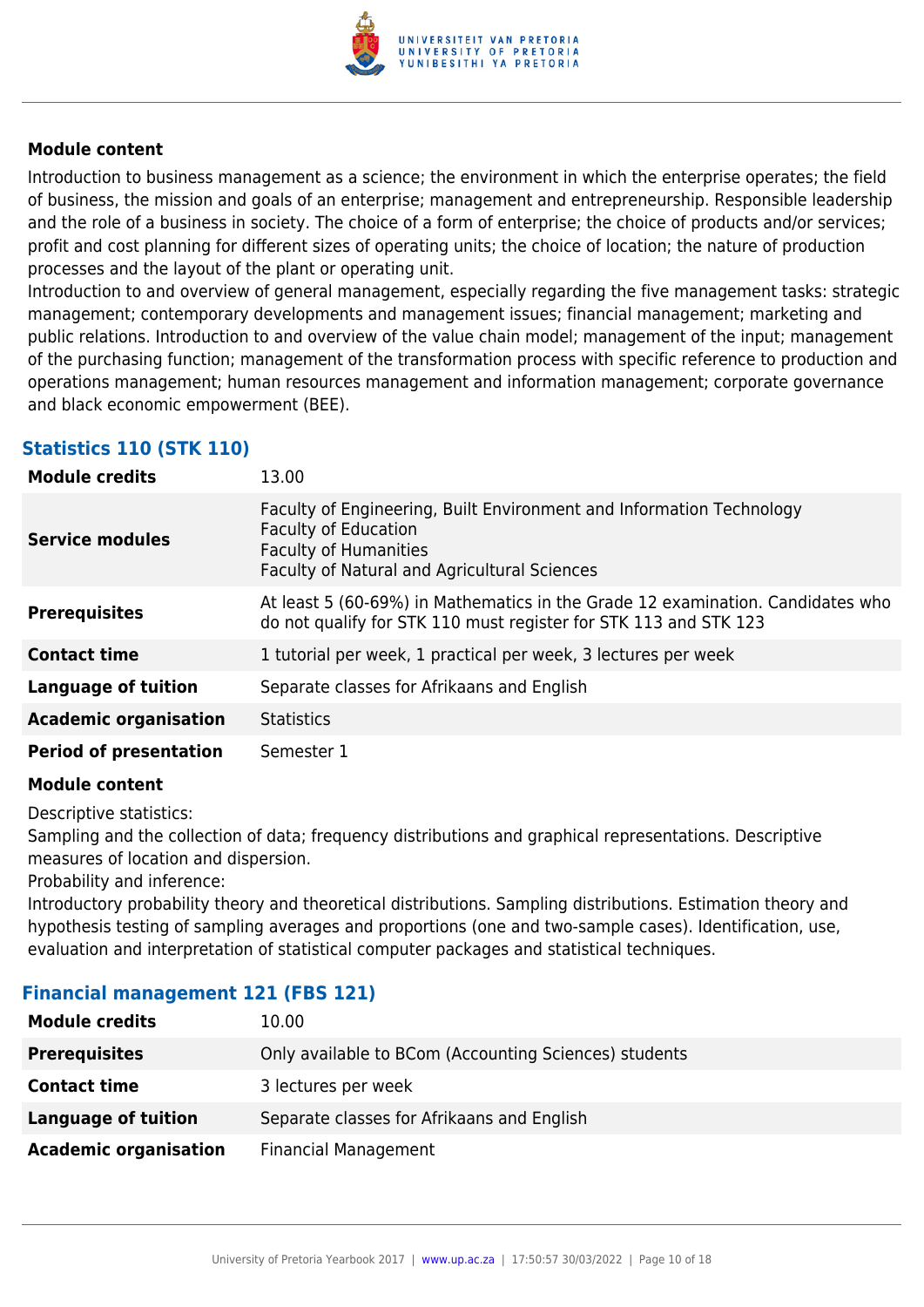

#### **Period of presentation** Semester 2

#### **Module content**

\*Only available to BCom (Accounting Sciences) students

Introduction to management accounting, critical reasoning skills and problem solving techniques for management accounting, cost concepts, simple linear regression analysis for the purpose of forecasting future sales volumes and costs, time series analysis for the purpose of forecasting future sales volumes, Indexing for the purposes of inflating and deflating a set of financial data, introduction to financial management, the functioning of the financial markets including interest rate and foreign exchange mechanisms, mathematics for business including time value of money calculations, and the critical reasoning skills and problem solving techniques in a financial management context. Where appropriate spread sheet applications (Excel) will be addressed as part of the respective topics being covered.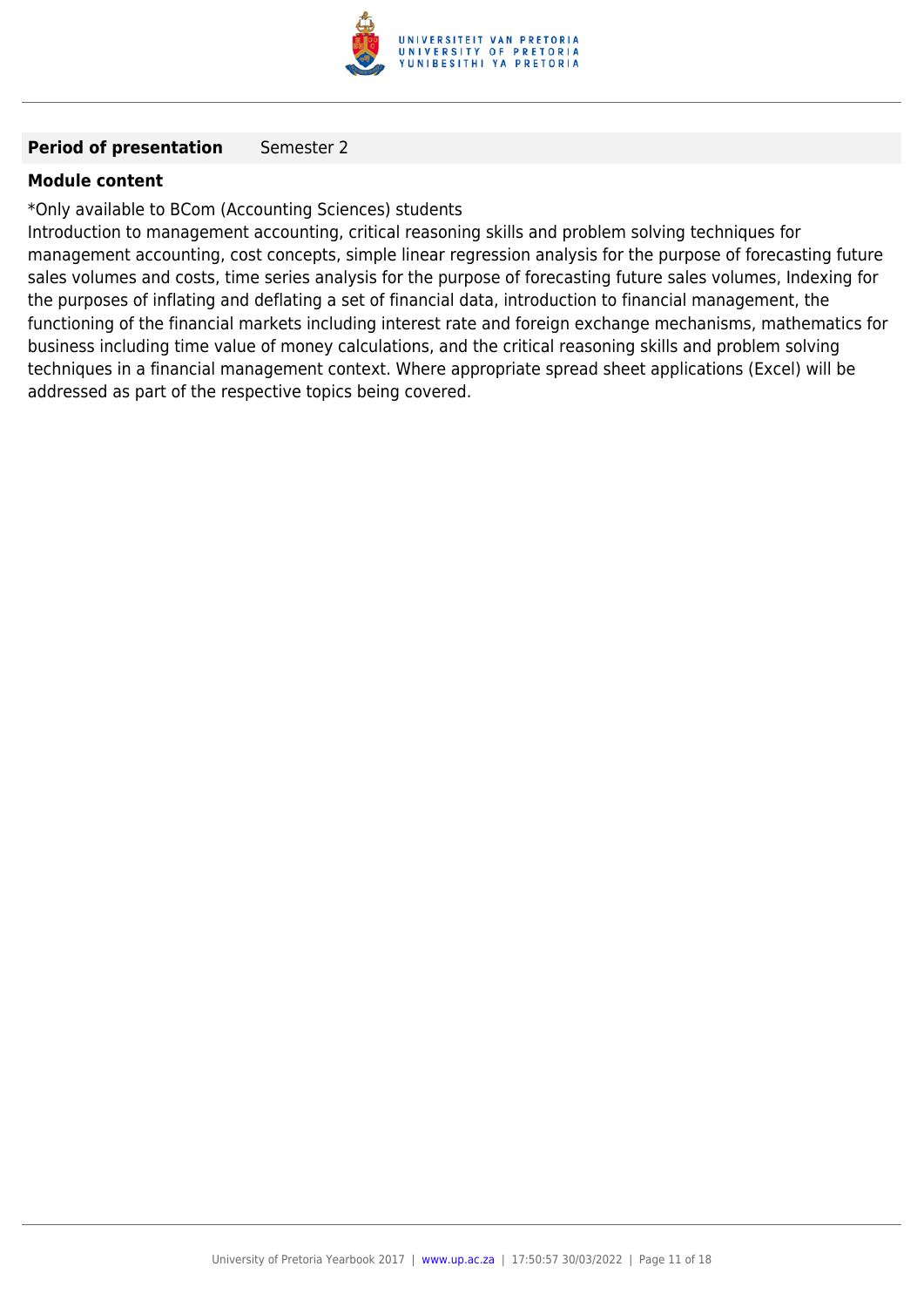

## Curriculum: Year 2

**Minimum credits: 166**

## **Fundamental modules**

## **Professional ethics 211 (BPE 211)**

| <b>Module credits</b>         | 6.00                                                                                                                |
|-------------------------------|---------------------------------------------------------------------------------------------------------------------|
| <b>Service modules</b>        | Faculty of Engineering, Built Environment and Information Technology<br>Faculty of Economic and Management Sciences |
| <b>Prerequisites</b>          | No prerequisites.                                                                                                   |
| <b>Contact time</b>           | 1 lecture per week                                                                                                  |
| <b>Language of tuition</b>    | Separate classes for Afrikaans and English                                                                          |
| <b>Academic organisation</b>  | Philosophy                                                                                                          |
| <b>Period of presentation</b> | Semester 1                                                                                                          |

#### **Module content**

In the first quarter of this module students are equipped with an understanding of the moral issues influencing human agency in economic and political contexts. In particular philosophy equips students with analytical reasoning skills necessary to understand and solve complex moral problems related to economic and political decision making. We demonstrate to students how the biggest questions concerning the socio-economic aspects of our lives can be broken down and illuminated through reasoned debate. Examples of themes which may be covered in the module include justice and the common good, a moral consideration of the nature and role of economic markets on society, issues concerning justice and equality, and dilemmas of loyalty. The works of philosophers covered may for instance include that of Aristotle, Locke, Bentham, Mill, Kant, Rawls, Friedman, Nozick, Bernstein, Dworkin, Sandel, Walzer, and MacIntyre. In the second quarter of the module the focus is on professionalism, careers and ethics. Codes of ethics in business and professions, professional codes, as well as ethical issues in the accountancy profession are discussed.

## **Core modules**

#### **Taxation 200 (BEL 200)**

| <b>Module credits</b>         | 32.00                                                                                                                                                                                                                   |
|-------------------------------|-------------------------------------------------------------------------------------------------------------------------------------------------------------------------------------------------------------------------|
| <b>Service modules</b>        | Faculty of Engineering, Built Environment and Information Technology                                                                                                                                                    |
| <b>Prerequisites</b>          | FRK 111 and FRK 121 or FRK 100 or FRK 101. Only available to BCom (Option<br>Taxation, Accounting Sciences, Financial Management Sciences, Financial<br>Sciences, Informatics, Investment Management and Law) students. |
| <b>Contact time</b>           | 1 practical per week, 3 lectures per week                                                                                                                                                                               |
| <b>Language of tuition</b>    | Separate classes for Afrikaans and English                                                                                                                                                                              |
| <b>Academic organisation</b>  | <b>Taxation</b>                                                                                                                                                                                                         |
| <b>Period of presentation</b> | Year                                                                                                                                                                                                                    |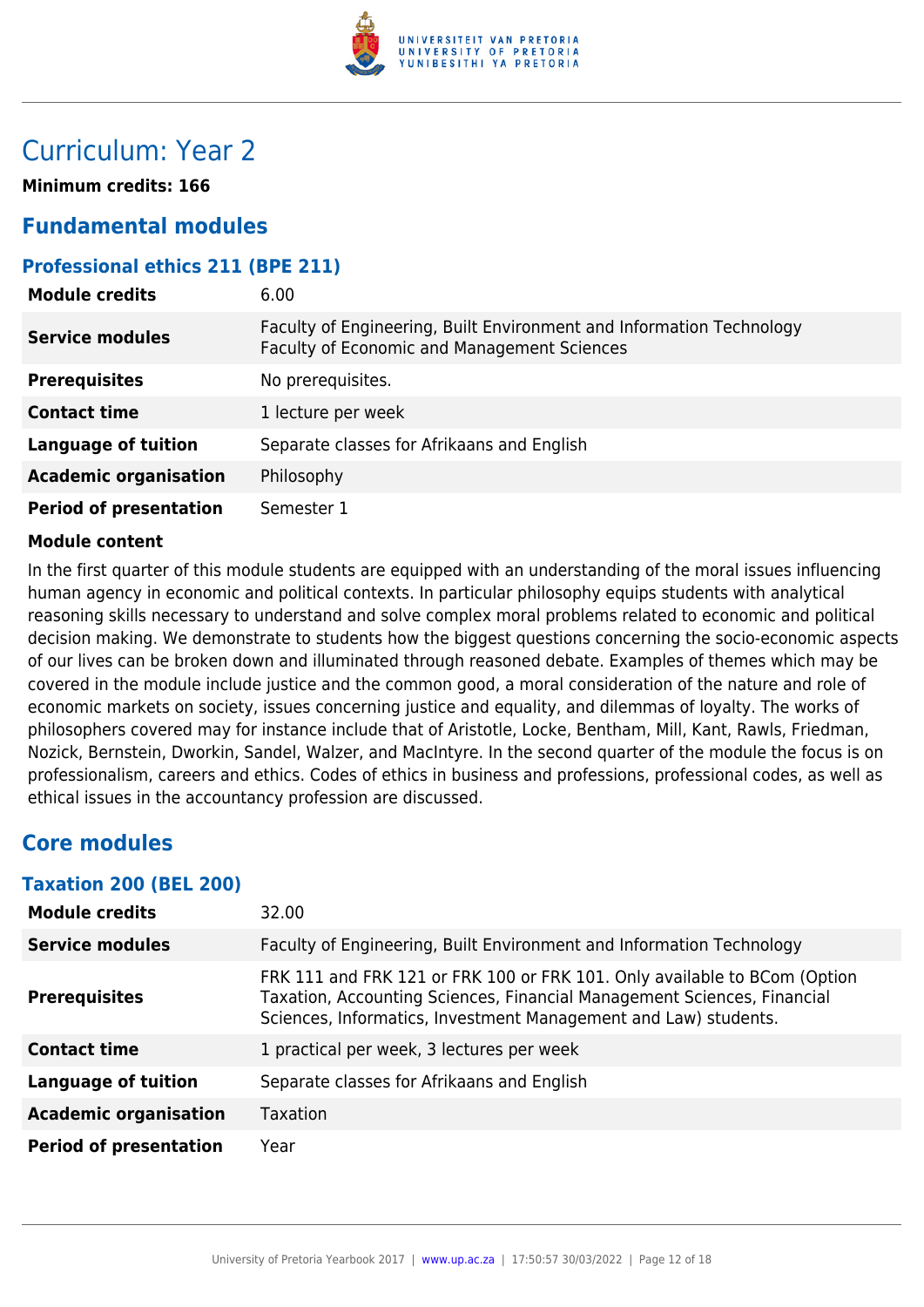

Introduction to income tax in respect of companies and individuals

In this module an introduction to the administration of deceased and insolvent estates is provided. Specific emphasis is placed on the preparation of the executor's account for deceased estates as well as the trustee's account for insolvent estates. The calculation of estate duty is also dealt with in detail. Introduction to taxation, objection and appeal, gross income, source of income, gross income (special inclusions), exempt income, general deduction formula, assessed losses, special deductions for companies, special deductions for individuals, capital allowances.

#### **Financial management 200 (FBS 200)**

| <b>Module credits</b>         | 32.00                                      |
|-------------------------------|--------------------------------------------|
| <b>Prerequisites</b>          | FRK 100 or FRK 101 and FBS 121 GS          |
| <b>Contact time</b>           | 3 lectures per week                        |
| <b>Language of tuition</b>    | Separate classes for Afrikaans and English |
| <b>Academic organisation</b>  | <b>Financial Management</b>                |
| <b>Period of presentation</b> | Year                                       |
|                               |                                            |

#### **Module content**

\*Only for BCom (Accounting Sciences) students

The purpose and functioning of management accounting, cost classification. The determination of product costs including raw material costs, labour costs, overheads and the allocation thereof according to traditional and activity-based costing methods, inventory management, the accumulation of costs according to job and process costing systems, the treatment of joint and by-products and the determination of costs according to a direct and absorption costing approach. Decisionmaking with reference to cost-volume-profit ratios, relevant costs, risk and uncertainty, decision trees, linear programming and capital investment budgets. Planning and control through the application of quantitative techniques, budgets and standard costing.

### **Financial accounting 201 (FRK 201)**

| <b>Module credits</b>         | 32.00                                                                     |
|-------------------------------|---------------------------------------------------------------------------|
| <b>Prerequisites</b>          | FRK 100 or FRK 101; Only available to BCom (Accounting Sciences) students |
| <b>Contact time</b>           | 4 lectures per week                                                       |
| <b>Language of tuition</b>    | Separate classes for Afrikaans and English                                |
| <b>Academic organisation</b>  | Accounting                                                                |
| <b>Period of presentation</b> | Year                                                                      |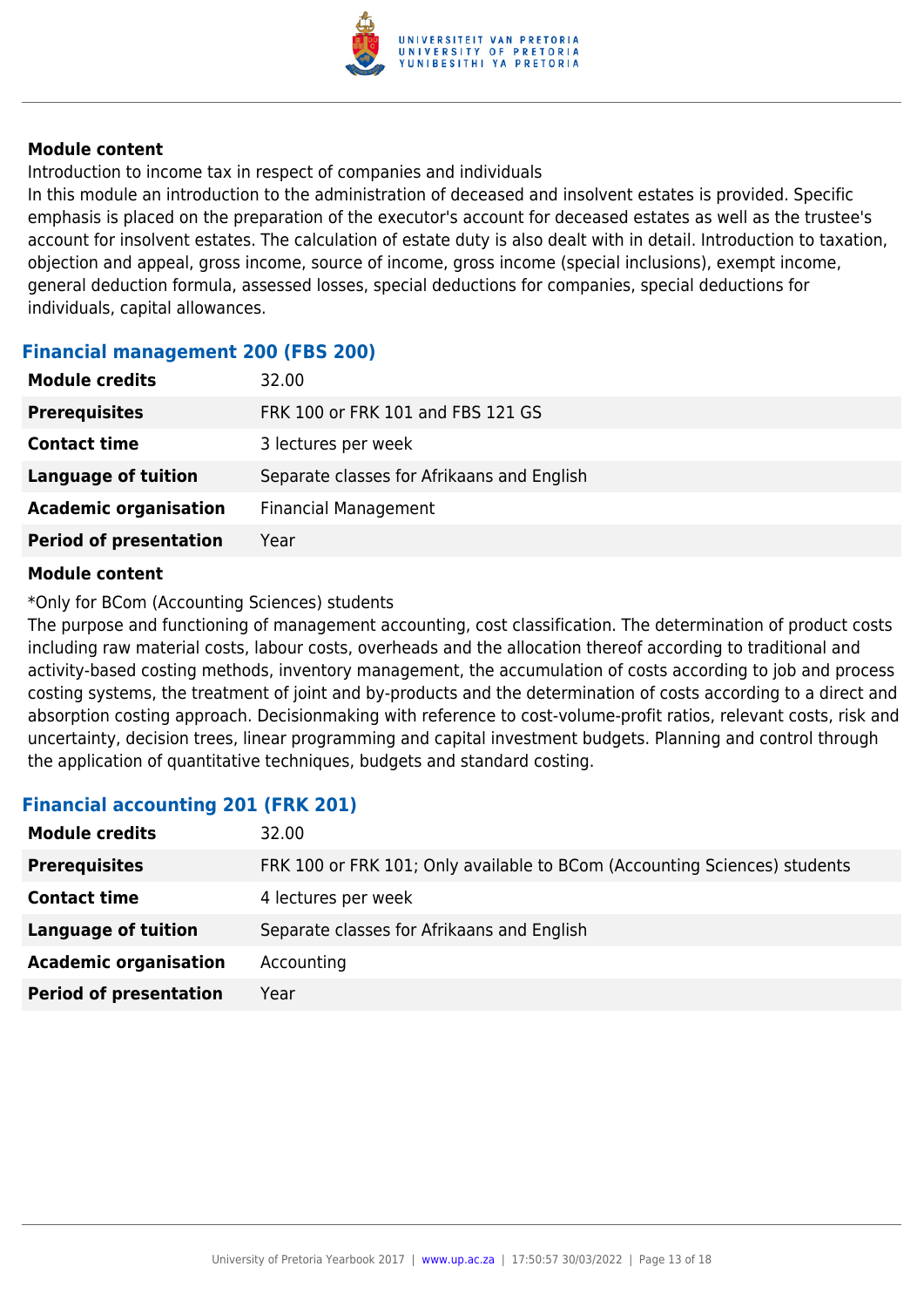

\*Only for BCom (Accounting Sciences) students

(This is a core module for BCom (Accounting Sciences) that forms part of the CA Programme. Modules are compiled and presented taking cognisance of the requirements of the SAICA syllabus.)

Preparation and presentation of company annual financial statements in compliance with the requirements of the Companies Act and Statements of Generally Accepted Accounting Practice relating to the following: the presentation of financial statements; revenue; inventory; property, plant and equipment; investment properties; impairment (of individual assets); provisions; leases; events after the balance sheet date; earnings per share; accounting policies, changes in accounting estimates and errors; certain aspects of financial instruments. Introduction to consolidations, including basic consolidation techniques for both wholly-owned and partly-owned subsidiaries. Certain aspects of the Companies Act, including directors' emoluments and Schedule 4. A technical ability to apply the aforementioned knowledge to complex problems is essential.

## **Commercial law 200 (KRG 200)**

| <b>Module credits</b>         | 24.00                                                                                                               |
|-------------------------------|---------------------------------------------------------------------------------------------------------------------|
| <b>Service modules</b>        | Faculty of Engineering, Built Environment and Information Technology<br>Faculty of Economic and Management Sciences |
| <b>Prerequisites</b>          | <b>KRG 120</b>                                                                                                      |
| <b>Contact time</b>           | 3 lectures per week                                                                                                 |
| <b>Language of tuition</b>    | Separate classes for Afrikaans and English                                                                          |
| <b>Academic organisation</b>  | Mercantile Law                                                                                                      |
| <b>Period of presentation</b> | Year                                                                                                                |

#### **Module content**

Company law, law concerning close corporations, law of partnerships, labour law, law of arbitration and transport, law of insurance, law concerning negotiable documents, law of insolvency, law of succession and trusts.

## **Auditing 200 (ODT 200)**

| <b>Module credits</b>         | 32.00                                      |
|-------------------------------|--------------------------------------------|
| <b>Prerequisites</b>          | FRK 100 or FRK 101                         |
| <b>Contact time</b>           | 3 lectures per week                        |
| Language of tuition           | Separate classes for Afrikaans and English |
| <b>Academic organisation</b>  | Auditing                                   |
| <b>Period of presentation</b> | Year                                       |

#### **Module content**

History of auditing: the concept ''profession''. The theory, including the postulates in auditing. Most important concepts, selected sections of the Companies Act which are prescribed by the Public Accountants' and Auditors' Board (PAAB) and the South African Institute of Chartered Accountants (SAICA). Publications of the SAICA and the PAAB. Principles of auditing, the audit process. Internal control and system design and evaluation.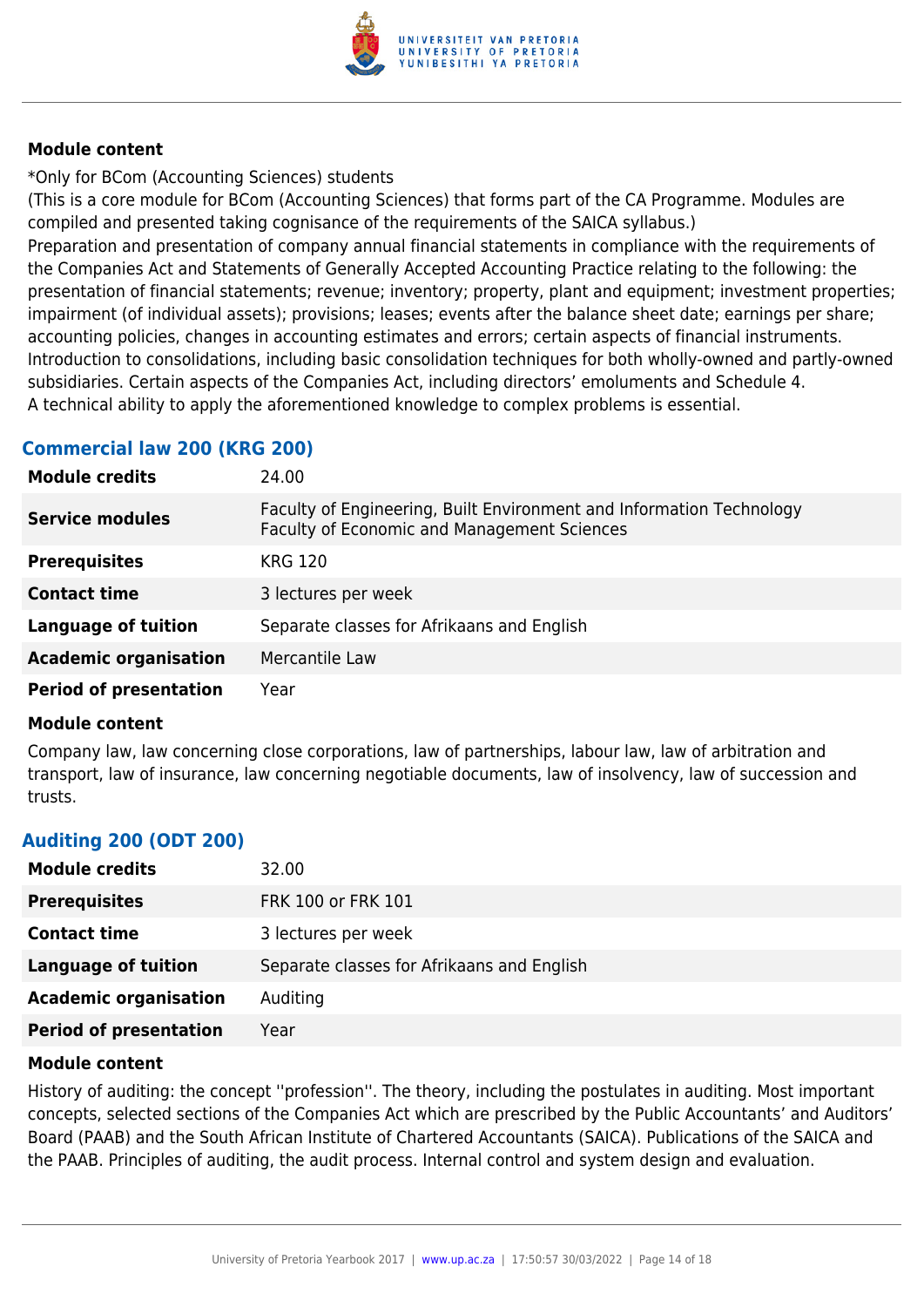

#### **Informatics 281 (INF 281)**

| <b>Module credits</b>         | 3.00                                                                                                                                                |
|-------------------------------|-----------------------------------------------------------------------------------------------------------------------------------------------------|
| <b>Service modules</b>        | Faculty of Engineering, Built Environment and Information Technology<br><b>Faculty of Education</b><br>Faculty of Natural and Agricultural Sciences |
| <b>Prerequisites</b>          | FRK 111, FRK 121 or FRK 100 or FRK 101                                                                                                              |
| <b>Contact time</b>           | 2 practicals per week                                                                                                                               |
| <b>Language of tuition</b>    | Module is presented in English                                                                                                                      |
| <b>Academic organisation</b>  | <b>Informatics</b>                                                                                                                                  |
| <b>Period of presentation</b> | Semester 1 and Semester 2                                                                                                                           |
| <b>Module content</b>         |                                                                                                                                                     |

Computer processing of accounting information.

### **Communication management 283 (KOB 283)**

| <b>Module credits</b>         | 5.00                           |
|-------------------------------|--------------------------------|
| <b>Contact time</b>           | 3 lectures per week            |
| Language of tuition           | Module is presented in English |
| <b>Academic organisation</b>  | Div Communication Management   |
| <b>Period of presentation</b> | Quarter 3                      |

#### **Module content**

\*Module content will be adapted in accordance with the appropriate degree programme. Only one of KOB 281– 284 may be taken as a module where necessary for a programme.

Applied business communication skills

Acquiring basic business communication skills will enhance the capabilities of employees, managers and leaders in the business environment. An overview of applied skills on the intrapersonal, dyadic, interpersonal, group (team), organisational, public and mass communication contexts is provided. The practical part of the module (for example, the writing of business reports and presentation skills) concentrates on the performance dimensions of these skills as applied to particular professions.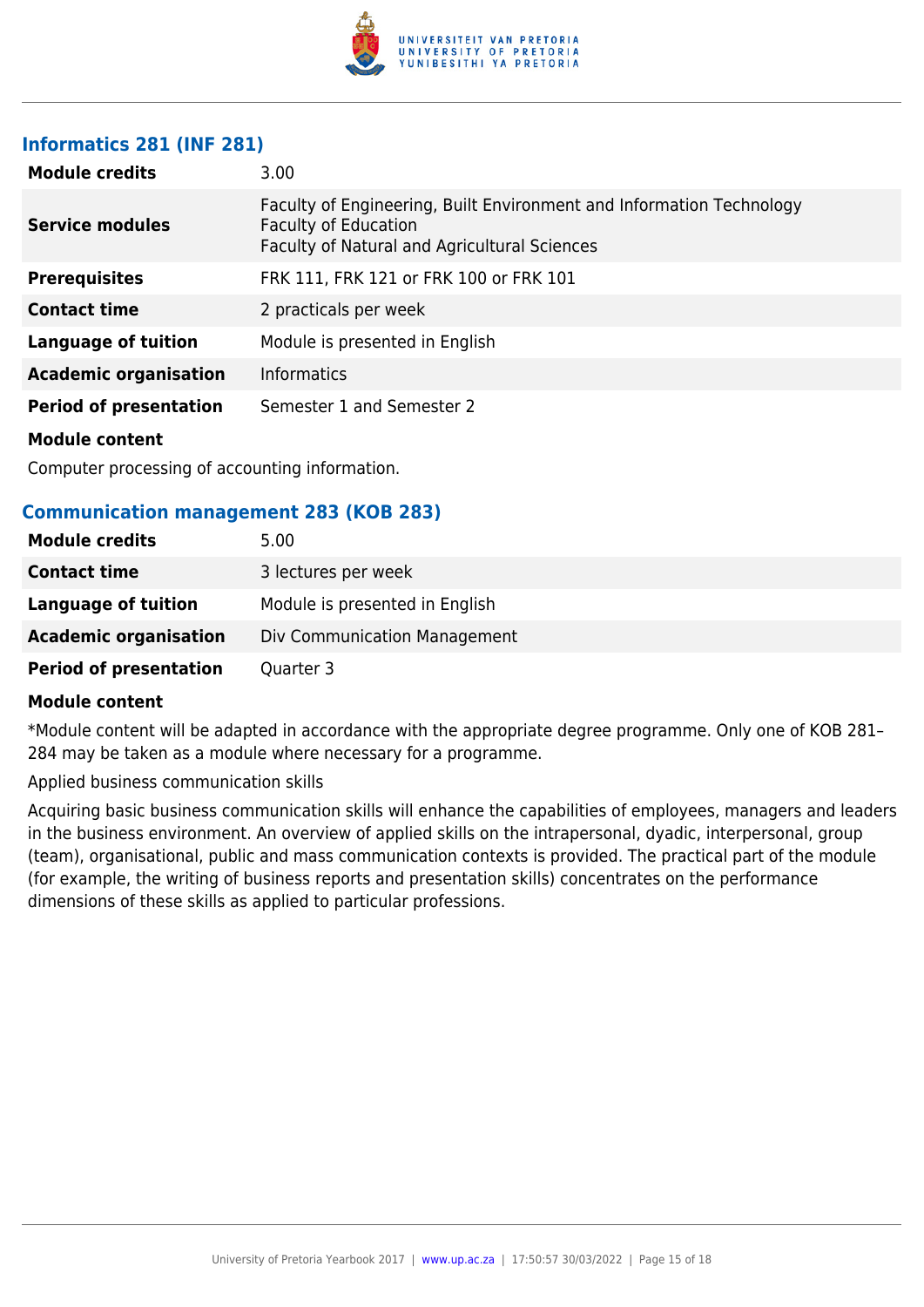

## Curriculum: Final year

**Minimum credits: 160**

## **Core modules**

## **Taxation 300 (BEL 300)**

| <b>Module credits</b>         | 40.00                                                                |
|-------------------------------|----------------------------------------------------------------------|
| <b>Service modules</b>        | Faculty of Engineering, Built Environment and Information Technology |
| <b>Prerequisites</b>          | BEL 200 and FRK 221 GS or FRK 201 GS                                 |
| <b>Contact time</b>           | 4 lectures per week, 1 discussion class per week                     |
| <b>Language of tuition</b>    | Separate classes for Afrikaans and English                           |
| <b>Academic organisation</b>  | <b>Taxation</b>                                                      |
| <b>Period of presentation</b> | Year                                                                 |

#### **Module content**

The purpose of the module is to enable the learner to calculate the value-added tax liability and to journalise transactions; calculate the normal tax liability (including the determination of taxable capital gains and assessed capital losses) of individuals, companies, estates and trusts, discuss tax principles; and calculate provisional and employees' tax and to object against an assessment.

### **Financial management 300 (FBS 300)**

| <b>Module credits</b>         | 40.00                                                             |
|-------------------------------|-------------------------------------------------------------------|
| <b>Prerequisites</b>          | FBS 200 and only available to BCom (Accounting Sciences) students |
| <b>Contact time</b>           | 4 lectures per week                                               |
| Language of tuition           | Separate classes for Afrikaans and English                        |
| <b>Academic organisation</b>  | <b>Financial Management</b>                                       |
| <b>Period of presentation</b> | Year                                                              |

#### **Module content**

\*Only available to BCom (Accounting Sciences) students

The purpose and functioning of management accounting, cost classification. The determination of product costs including raw material costs, labour costs, overheads and its allocation according to traditional and activitybased costing methods, the accumulation of costs according to job and process costing systems, the treatment of joint and by-products and the determination of costs according to a direct and absorption costing approach. Decisionmaking with reference to cost-volume-profit ratios, relevant costs, risk and uncertainty, decision trees, linear programming and capital investment budgets, principles of project management. Planning and control through the application of quantitative techniques, budgets and standard costing. Performance measurement by means of the principles of responsibility accounting and the determination of transfer prices. Financial management by taking cognisance of the purpose of financial management, working capital management, financing decisions, cost of capital, dividend policy, capital structure decisions, share valuation. The student should be capable of applying the underlying theory to advance case studies.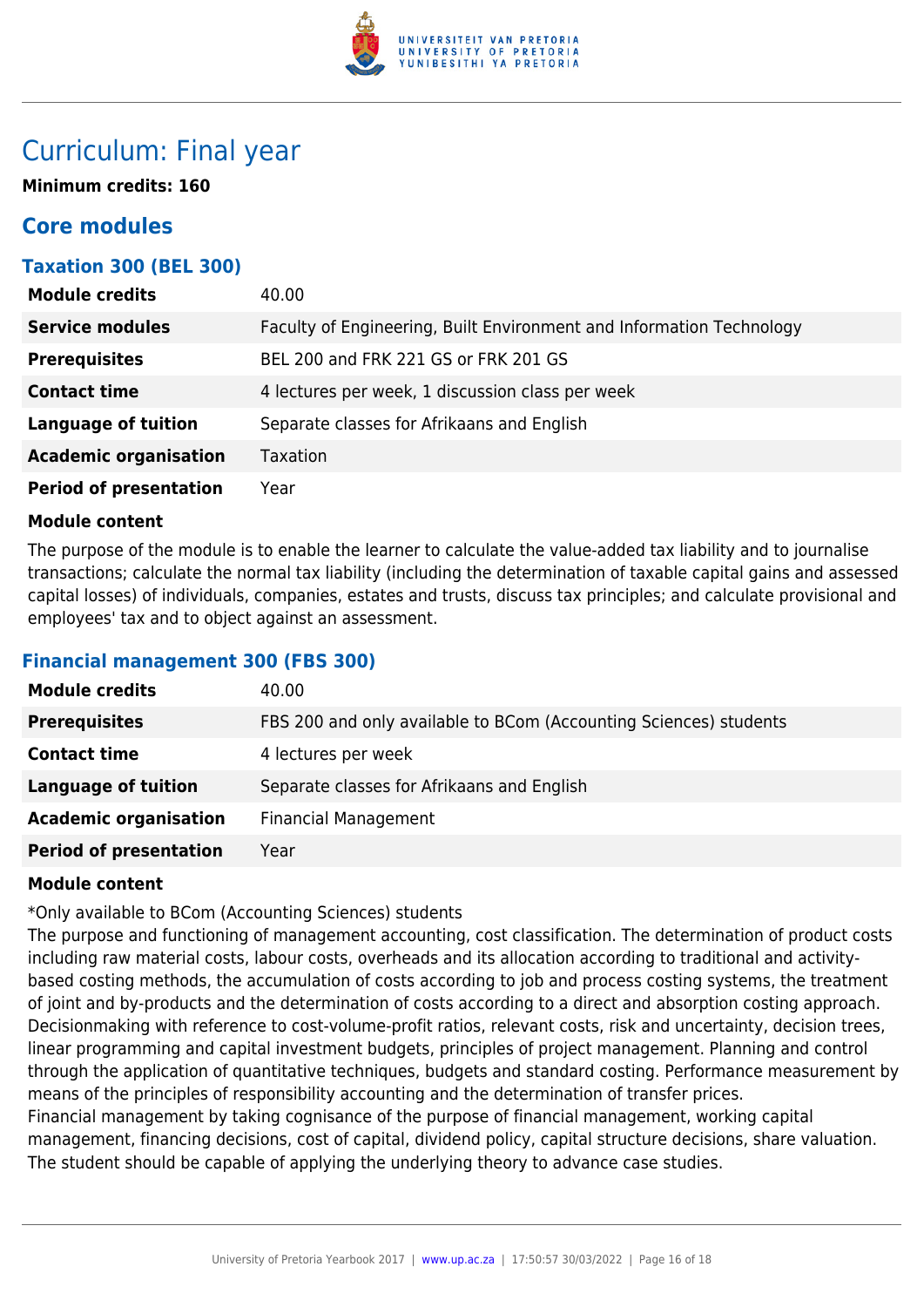

## **Financial accounting 300 (FRK 300)**

| <b>Module credits</b>         | 40.00                                      |
|-------------------------------|--------------------------------------------|
| <b>Prerequisites</b>          | <b>FRK 201</b>                             |
| <b>Contact time</b>           | 5 lectures per week                        |
| <b>Language of tuition</b>    | Separate classes for Afrikaans and English |
| <b>Academic organisation</b>  | Accounting                                 |
| <b>Period of presentation</b> | Year                                       |

#### **Module content**

\*Only available for BCom (Accounting Sciences) students

(This is a core module for BCom (Accounting Sciences) that forms part of the CA Programme. Modules are compiled and presented taking cognisance of the requirements of the SAICA syllabus.) Revision of work covered in FRK 201 and application of this knowledge to advanced problems. Preparation and presentation of company annual financial statements in compliance with the requirements of Statements of Generally Accepted Accounting Practice relating to the following: income taxes; leases (including sale and leaseback transactions); property, plant and equipment; investment properties; provisions; events after the balance sheet date; earnings per share (including headline earnings); intangible assets; impairment (including introduction to cash generating units); government grants; the effects of changes in foreign exchange rates (including hedge accounting); borrowing costs; employee benefits; non-current assets held for sale and discontinued operations; associates; joint ventures; cash flow statements; further aspects of financial instruments. Complex consolidation issues, including intra-group transactions; dividends; preference shares; revaluations; horizontal, vertical and mixed groups; insolvent subsidiaries; the acquisition of an additional interest. Analysis and interpretation of financial statements, as well as changes in capital structures. A technical ability to apply the aforementioned knowledge to complex problems is essential.

### **Auditing 300 (ODT 300)**

| <b>Module credits</b>         | 40.00                                      |
|-------------------------------|--------------------------------------------|
| <b>Prerequisites</b>          | <b>ODT 200</b>                             |
| <b>Contact time</b>           | 4 lectures per week                        |
| <b>Language of tuition</b>    | Separate classes for Afrikaans and English |
| <b>Academic organisation</b>  | Auditing                                   |
| <b>Period of presentation</b> | Year                                       |

#### **Module content**

Application of statistical sampling methods in auditing. Sections of the Companies Act and the Closed Corporation Act prescribed by the PAAB and the SAICA. Publications of the SAICA, the PAAB and selected international auditing standards. The audit process. Internal control and system design and evaluation. Test of controls. Auditing and controls in an electronic data-processing environment.

The information published here is subject to change and may be amended after the publication of this information. The [General Regulations \(G Regulations\)](https://www.up.ac.za/yearbooks/2017/rules/view/REG) apply to all faculties of the University of Pretoria. It is expected of students to